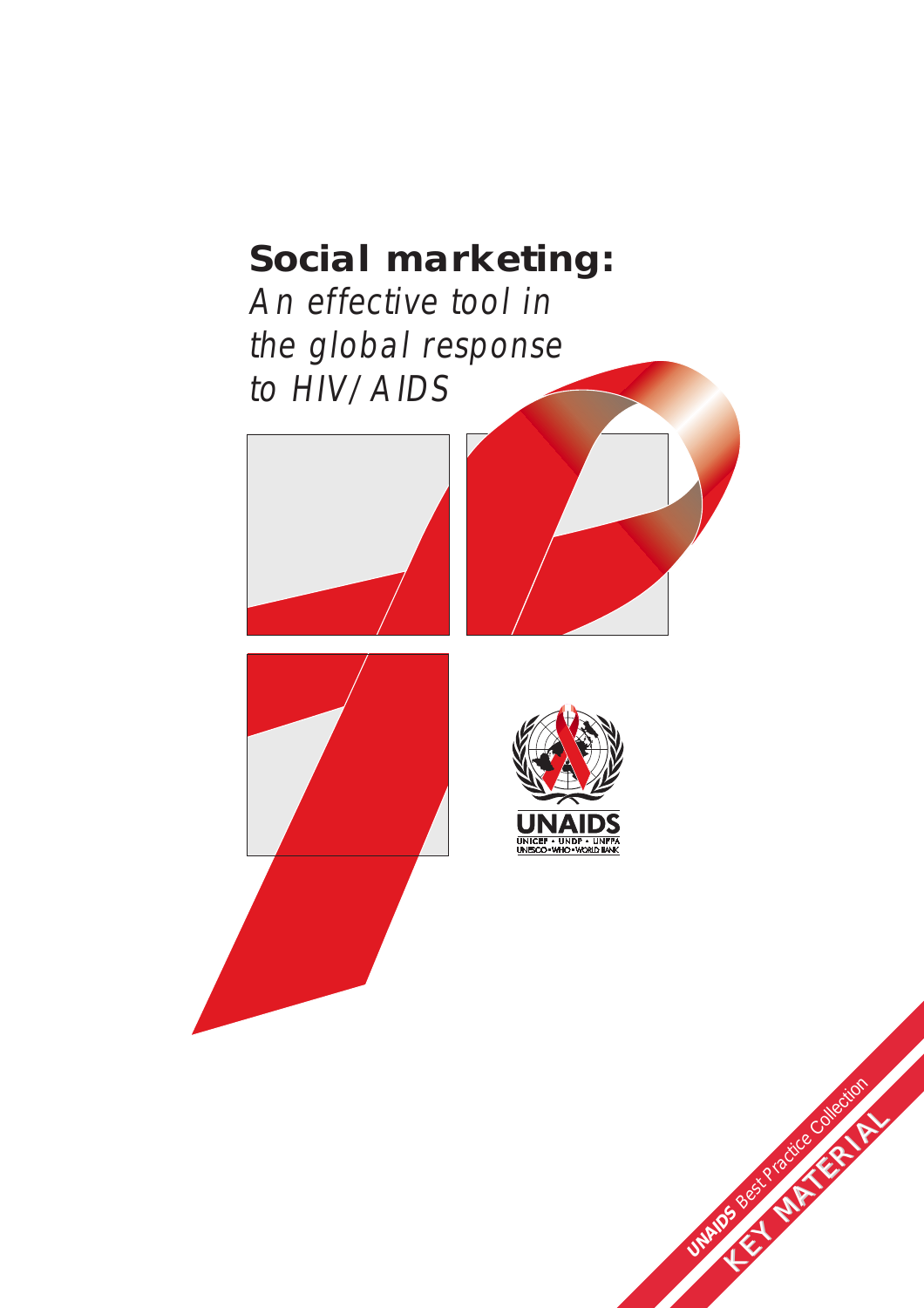#### Acknowledgement

This document was prepared essentially by Population Services International (PSI)

#### UNAIDS/98.26

© Joint United Nations Programme on HIV/AIDS (UNAIDS) 1998. All rights reserved. This document, which is not a formal publication of UNAIDS, may be freely reviewed, quoted, reproduced or translated, in part or in full, provided the source is acknowledged. The document may not be sold or used in conjunction with commercial purposes without prior written approval from UNAIDS (Contact: UNAIDS Information Centre - e-mail <unaids@unaids.org>).

The findings, interpretations and views expressed in this publication do not necessarily reflect official policy, endorsement or positions of the Joint United Nations Programme on HIV/AIDS (UNAIDS).

The designations employed and the presentation of the material in this work do not imply the expression of any opinion whatsoever on the part of UNAIDS concerning the legal status of any country, territory, city or area or of its authorities, or concerning the delimitation of its frontiers and boundaries.

The mention of specific companies or of certain manufacturers' products does not imply that they are endorsed or recommended by UNAIDS in preference to others of a similar nature that are not mentioned. Errors and omissions excepted, the names of proprietary products are distinguished by initial capital letters.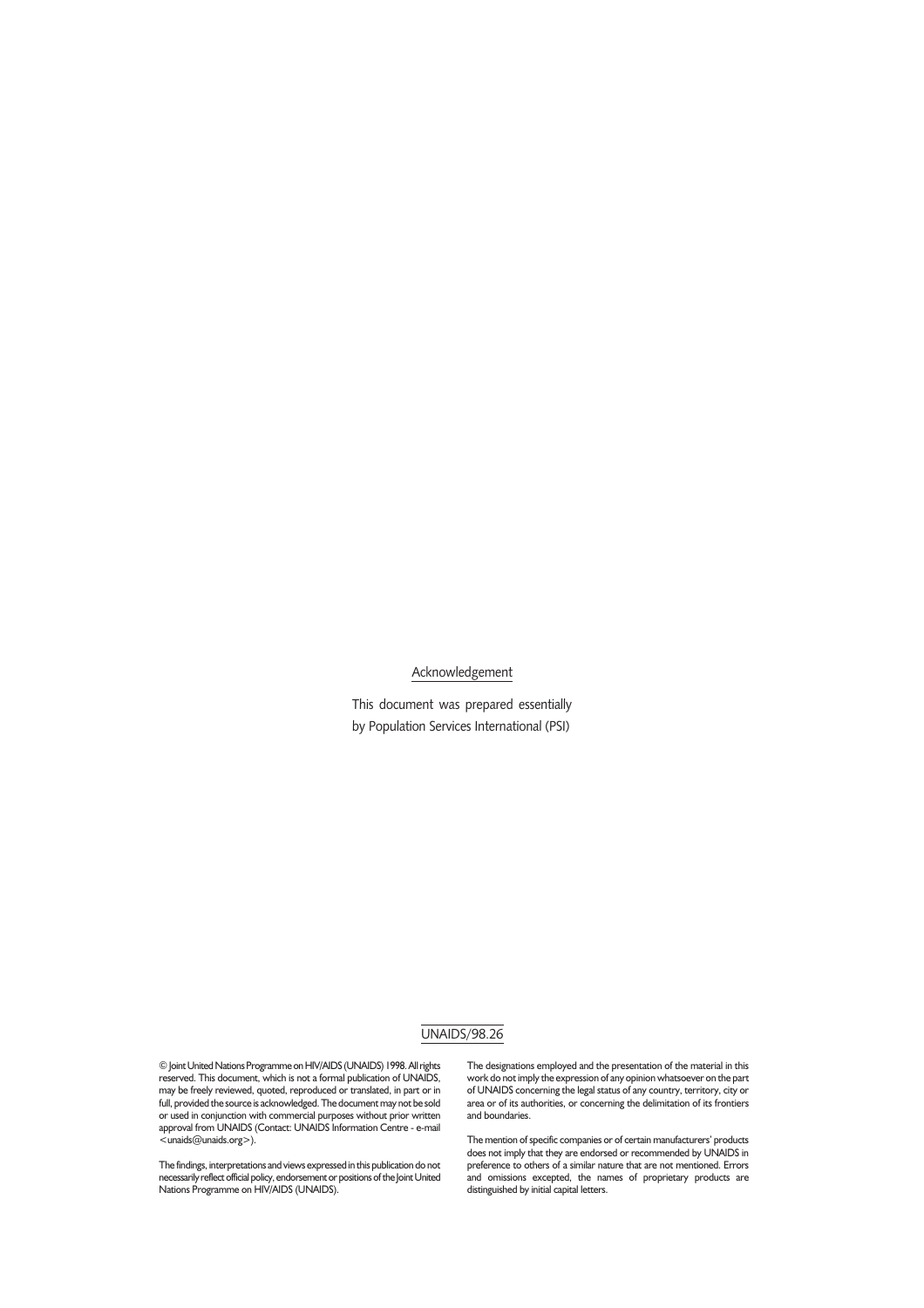### Social marketing: an effective tool in the global response to HIV/AIDS

### Contents

| At a glance                                                | 3  |
|------------------------------------------------------------|----|
| The social marketing approach                              | 5  |
| Condom social marketing (CSM)                              | 6  |
| Distribution and communications-Two sides of the same coin | 6  |
| Distribution                                               | 6  |
| Communication for behavioural change                       | 8  |
| Research and evaluation                                    | 10 |
| Measuring the success of social marketing programme        | 11 |
| <b>Sales</b>                                               | 11 |
| Distribution and consumer profile                          | 11 |
| Communications and behavioural change                      | 11 |
| The challenges                                             | 13 |
| Social marketing and the role of the public health sector  | 13 |
| Social marketing—A threat to the commercial sector?        | 14 |
| Cost and sustainability                                    | 14 |
| The responses                                              | 16 |
| The role of UNAIDS                                         | 16 |
| <b>Notes</b>                                               | 17 |
| Annex: Socially marketed condom sales                      |    |
| in developing countries, 1991-1997                         | 18 |

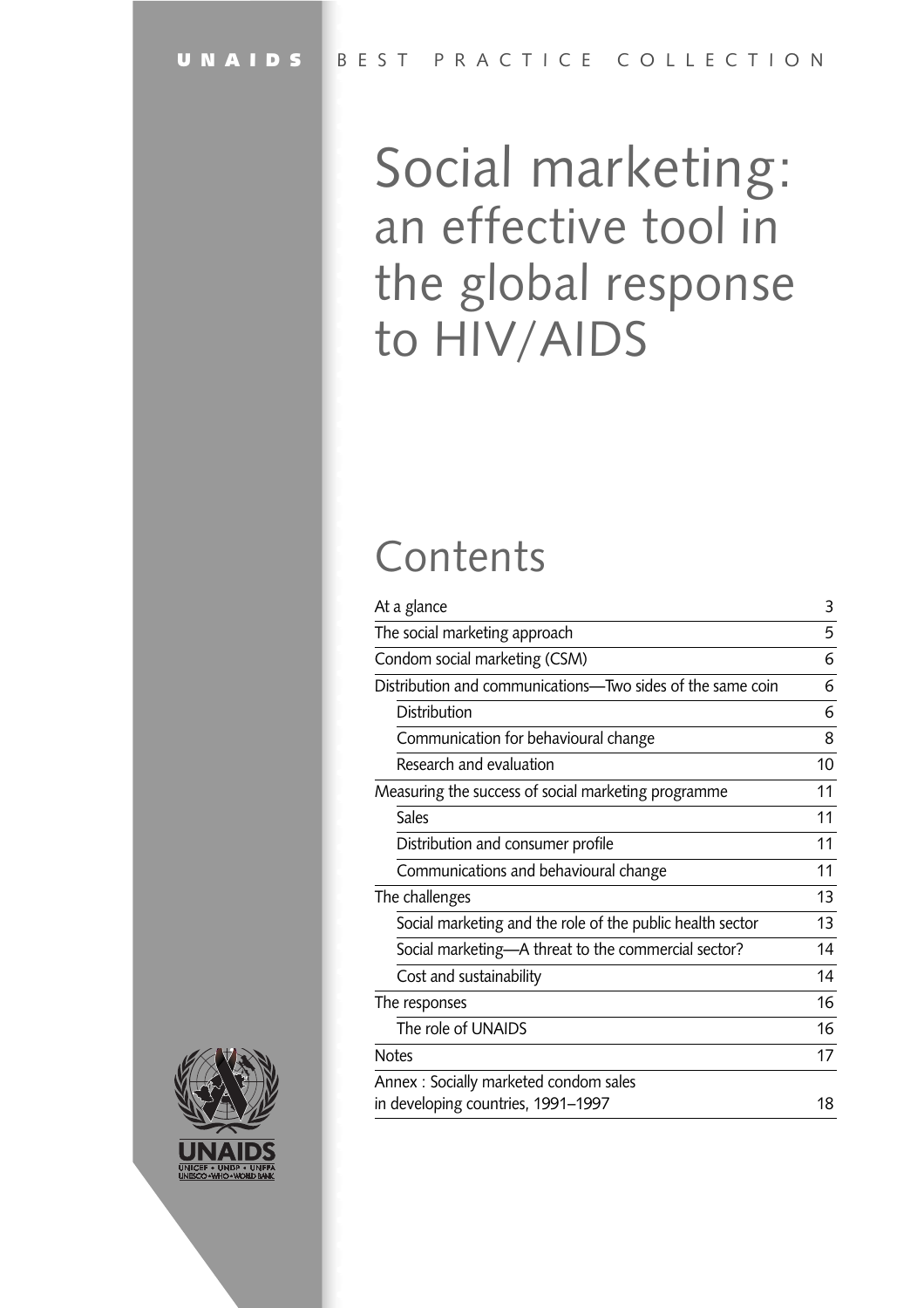# At a glance

Social marketing has become increasingly popular among governments and donors as a way of addressing serious health issues in developing countries. While the concept has its roots in family planning, much of the attention has been due to the use of social marketing to respond to the HIV/AIDS epidemic.

In countries where the health infra-<br>Intructure is both underdeveloped and n countries where the health infraunderfunded, a social marketing approach makes the product available and affordable, utilising commercial marketing techniques, while linking it to a communications campaign geared to sustainable behaviour change.

In response to the HIV/AIDS epidemic, social marketing programmes have made condoms accessible, affordable and acceptable to low-income populations and high-risk groups in many of the world's developing countries. In several of these countries, this approach has been expanded to incorporate other essential health products and has become an important component of efforts to improve national health.

The effectiveness of such programmes in a variety of economic, political, and cultural environments has led to an active debate over what exactly constitutes social marketing and what the role of programmes should be vis à vis the public health system. The long-term sustainability of social marketing programmes and their effect on the existing commercial sector are issues of particular concern.

This document is intended to provide a clear understanding of social marketing, its key components and the role social marketing can and continues to play in preventing and slowing the spread of HIV/AIDS. It defines the rationale for social marketing, provides practical examples of its effectiveness and addresses many of the issues currently being raised by the donor community, including cost, competitiveness and sustainability. It concludes by advocating the continued support of social marketing programmes as an effective and cost-efficient tool in limiting the spread of HIV/AIDS.

#### Background

"Social marketing" is the adaptation of commercial marketing techniques to social goals. Using traditional commercial marketing techniques, social marketing makes needed products available and affordable to low-income people, while encouraging the adoption of healthier behaviour.

In many developing countries, public sector health systems are unable to ensure that products and services reach a large part of the population and in particular, those at the low end of the cash economy. Clinics are limited in number. Products are generic and infrequently supplied. In many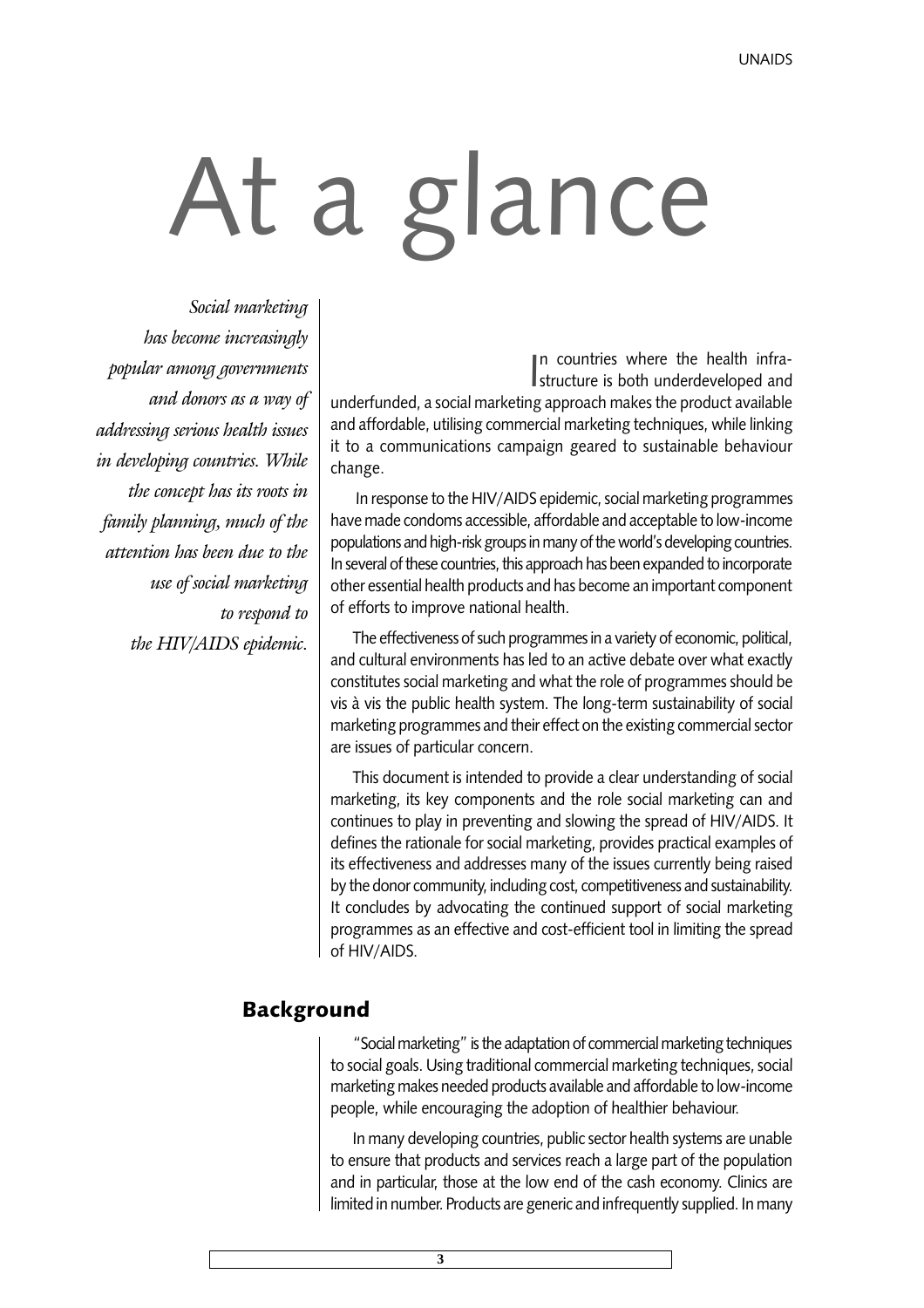cases, there is no supporting literature, nor an adequately trained staff to explain the correct use of health products. This is especially true for HIV/AIDS, where staff need to have a thorough understanding of the means of transmission and its prevention. In many countries, cultural norms, geography, and low literacy levels compound the problems.

Outside the public health system, many essential health products can be purchased in commercial outlets. While the commercial sector is a significant distribution resource because it ensures that products are widely distributed and available, these products are usually affordable to only the richest one per cent of the population and are often sold with little or no promotion.

There exists, therefore, an unmet need for a regular supply of highquality health products, which are both accessible and affordable to lowerincome people. This need is compounded by a lack of information and education surrounding the products, their correct use, and in the case of condoms, the diseases against which they protect. Even where information, education and communication programmes (IEC) are being implemented, an inaccessible and infrequent source of supply often negates the impact of the messages disseminated by these campaigns.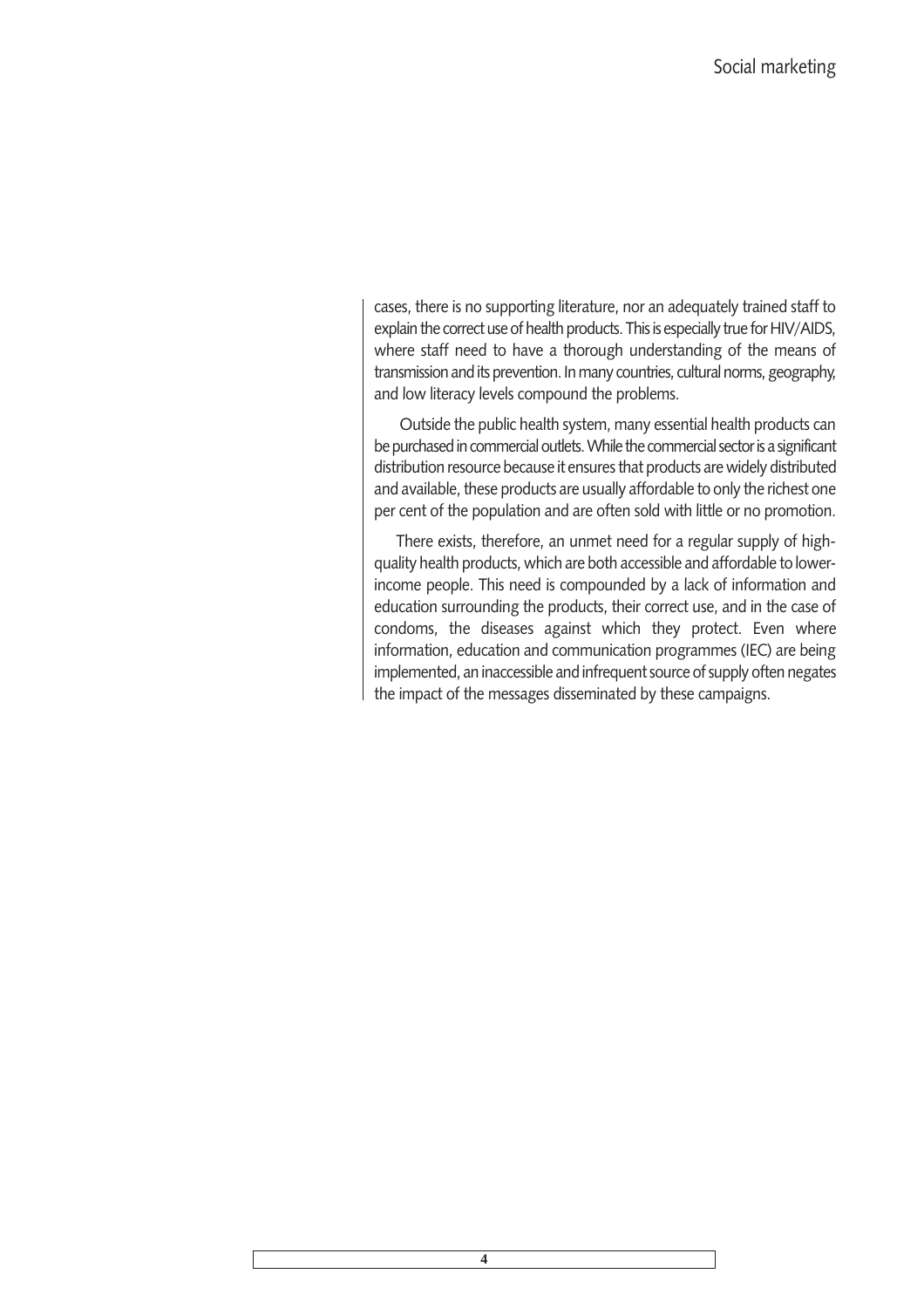### The social marketing approach

The social marketing approach addresses both supply and demand issues. Programmes utilize the existing commercial infrastructure to make products available to lowincome consumers when and where they are needed.

The products are attractively packaged<br>and heavily promoted. They are also sold to the consumer. Selling the product might seem in contradiction with the aims of a programme aimed at improving the health of lowincome populations. Market research has shown, however, that this is not the case. Products which are purchased are valued more highly by the consumer and are more likely to be used than those received for free<sup>1</sup>. In social marketing programmes, the price of the product is kept low enough to be affordable to low-income consumers but high enough to attach a value to the product. By selling the product, social marketing programmes can also defray some of the costs associated with distribution and promotion.

First, the product must be made widely available. This effort is complemented by a communications campaign which incorporates commercial marketing techniques to raise brand awareness, promote the product and encourage healthier behaviour as a result of purchase and correct use. Using this two-pronged approach, social marketing programmes have successfully addressed many of the issues of demand and supply.

In the case of condoms in particular, social marketing acts as a "normalizer" of the product. Until recently in many societies, condoms were a product used rarely, available only in pharmacies behind the counter and regarded as appropriate for use only with commercial sex workers. Now, thanks to social marketing programmes, in many countries condoms are sold in other types of shops, their brand name is known and accompanied by a recognizable logotype, and medical providers and others talk about them in the media and educate people about their benefits. The result is the destigmatization or "normalization" of condoms and their use in populations in general and especially amongst those at high risk of HIV infection. In this sense, social marketing programmes can help populations to overcome social and cultural resistance to practising effective HIV/AIDS prevention.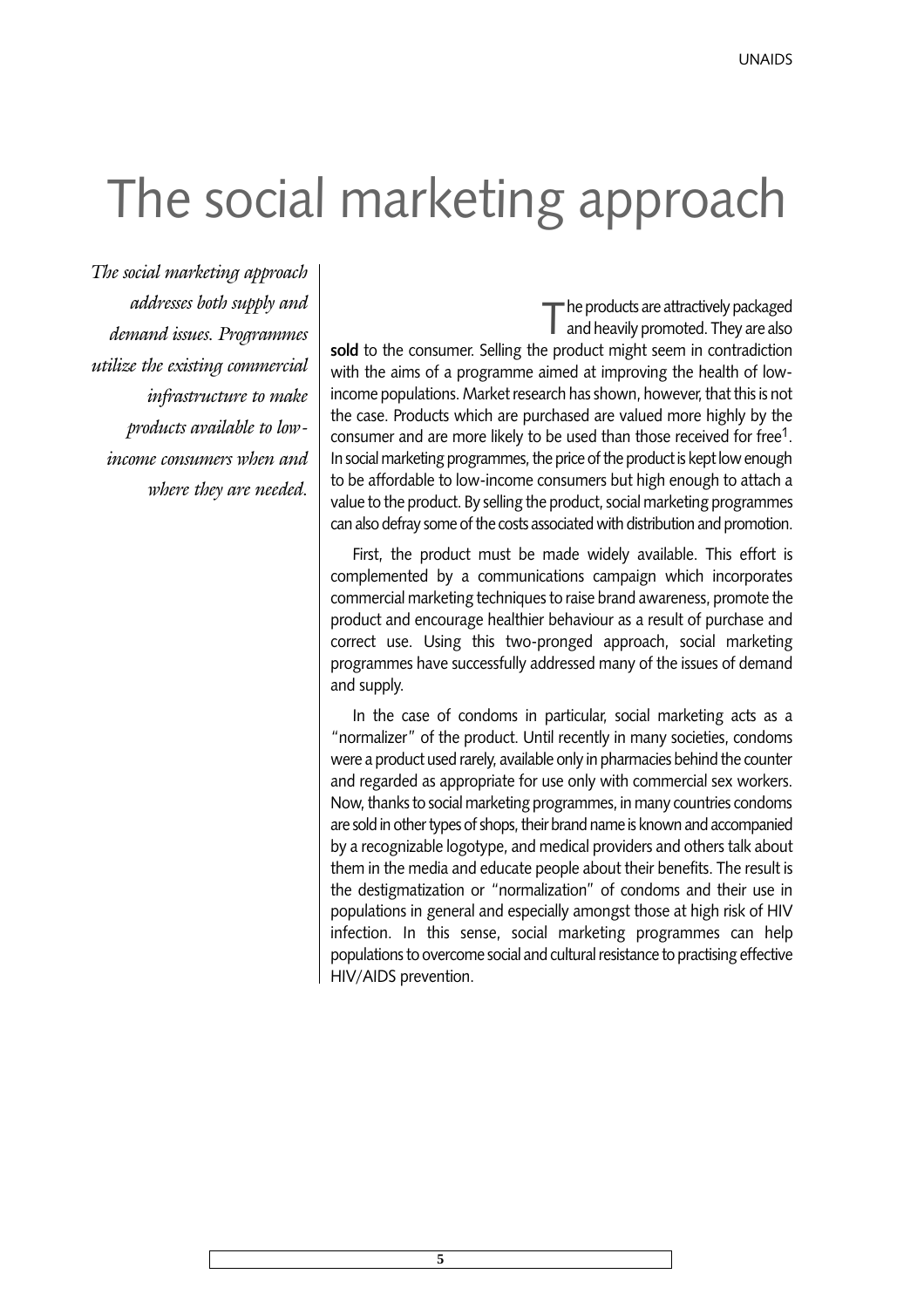### Condom social marketing (CSM)

Condom social marketing (CSM)<br>
emerged as an effective tool in combatting the spread of HIV/AIDS in the mid-1980s. In 1996, social marketing programmes distributed more than 783 million condoms in over 50 countries and conducted targeted communications campaigns in countries as economically and culturally diverse as Malawi and Bolivia<sup>2</sup>.

Many of these programmes operate in countries in economic, political, and social transition, such as Cambodia, Mozambique, and Zaïre. Their ability to operate effectively in a variety of different environments is a key strength of the social marketing approach. While the size and focus of programmes varies, certain elements of this approach are common to all social marketing programmes and they will be examined in greater detail.

### Distribution and communications Two sides of the same coin

#### **Distribution**

Condoms are procured using donor funding, attractively packaged and sold through the existing commercial infrastructure. Social marketing programmes employ the same methodology for distribution as commercial companies. Competitive profit margins, coupled with intensive brand promotion, ensure that the product is made widely available in a variety of outlets. Condoms are thus made as available as cigarettes, soft drinks, and matches. As noted earlier, this greatly expands availability, contributes to the normalization of condoms, making them more culturally and economically acceptable to potential users. For example, the Social Marketing for Change (SOMARC)/Uganda programme sells its 'Protector' condoms through a commercial distributor, Twiga Chemical Industries, and supplements this with five sales persons devoted entirely to the programme. As of 1996, "Protector" condoms were the market leader in Uganda $3$ .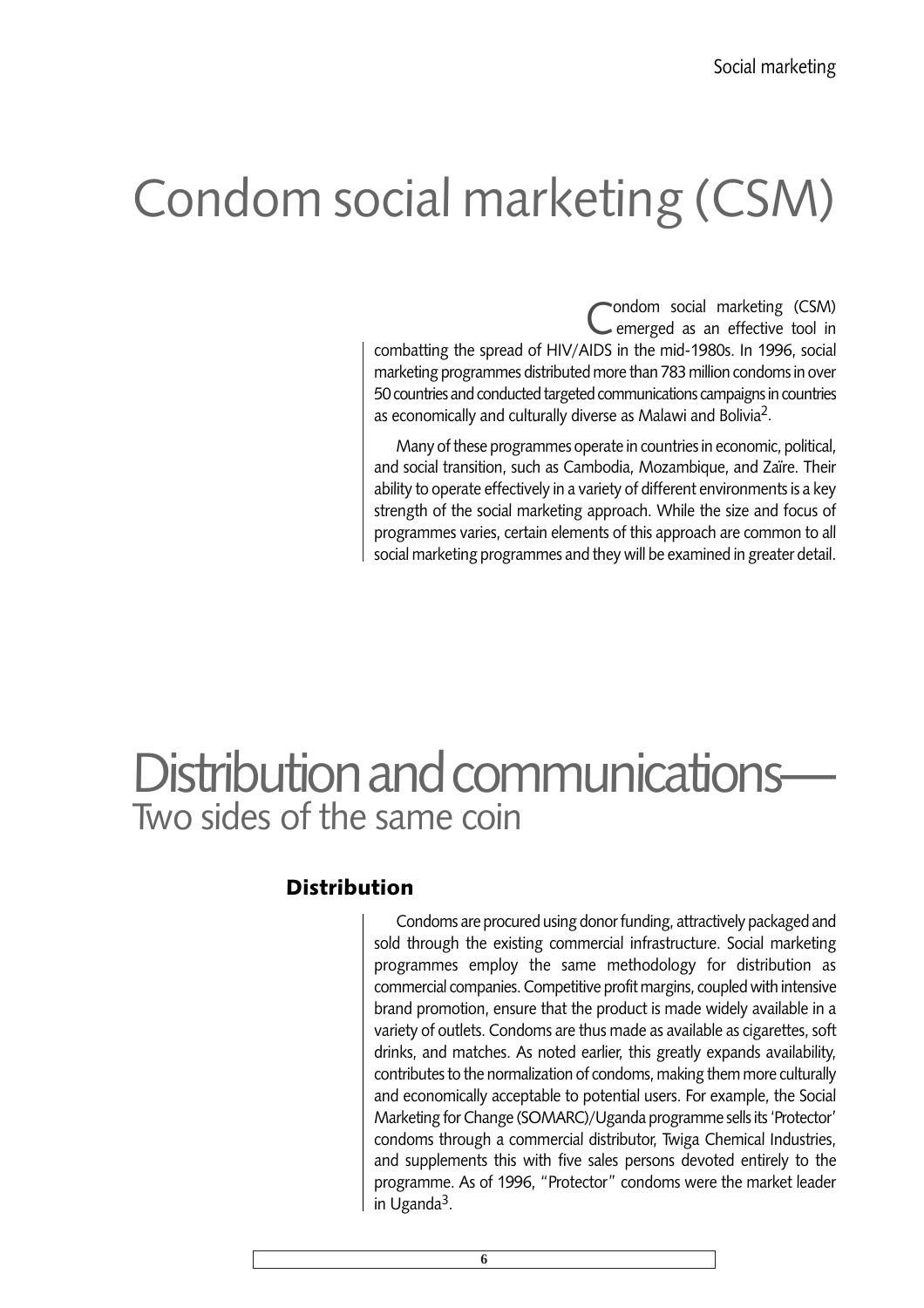In addition to using the traditional wholesale and retail network, CSM programmes also focus on developing non-traditional outlets and informal distribution systems. This helps make condoms available when and where they are needed, particularly in high-risk situations and in environments where people feel comfortable purchasing them. Such outlets have included bars, brothels, gas stations, bus terminals, and beauty parlours. In addition, trained project sales staff provide the retailers with information about the product and the diseases against which it protects.

In Botswana, this process has been taken one step further. In 1995, the Botswana Social Marketing Programme (BSMP) developed the Tsa Banana project that created youth friendly outlets where condoms are sold. Recognised by the Tsa Banana logo, these are outlets geared towards providing condoms and advice to young people in a relaxed and nonjudgmental environment<sup>4</sup>.

Specific marketing techniques have been transferred from more developed economies to increase product recognition and sales among consumers. The use of umbrella logos-placing the same logo on a series of different products— is one example. Social marketing programmes in Indonesia, Kazakhstan and the Philippines have developed a general logo used on condoms, oral contraceptives and other products<sup>5</sup>. Consumers who begin to use and trust one product carrying the logo may be quicker to use the others carrying the same logotype.

Other innovative distribution systems have been used, including working with local NGOs and training community-based sales agents. In Haiti, the social marketing programme has recruited and trained outreach workers from its partner NGOs to act as wholesale distributors and retail sales agents. Utilizing these agents, the programme has been able to penetrate many rural areas and continue sales even during periods of economic disruption<sup>6</sup>. In Burkina Faso, the social marketing project, Project de Marketing Social des Condoms (PROMACO), has used traditional female story tellers to distribute condoms to women and foster family discussions of prudent health practices. Deep K. Tyagi\* (DKT) do Brazil sells condoms through commercial distributors and also uses its own sales agents. These distribution efforts are then strengthened by collaboration with NGOs that promote condom use and sell condoms in overlapping geographical areas. With this combined approach, the programme has captured 15% of market share for condoms while achieving a high degree of sustainability<sup>7</sup>.

\* Deep K. Tyagi was a major promoter of family planning through mass communication in India where he served as the Assistant Commissioner of Family Planning in the 1960s.

The use of such alternative distribution systems is an essential part of many social marketing programmes. Through them, social marketing projects are able to target their distribution efforts and reach high-risk or otherwise marginalized populations.

**7**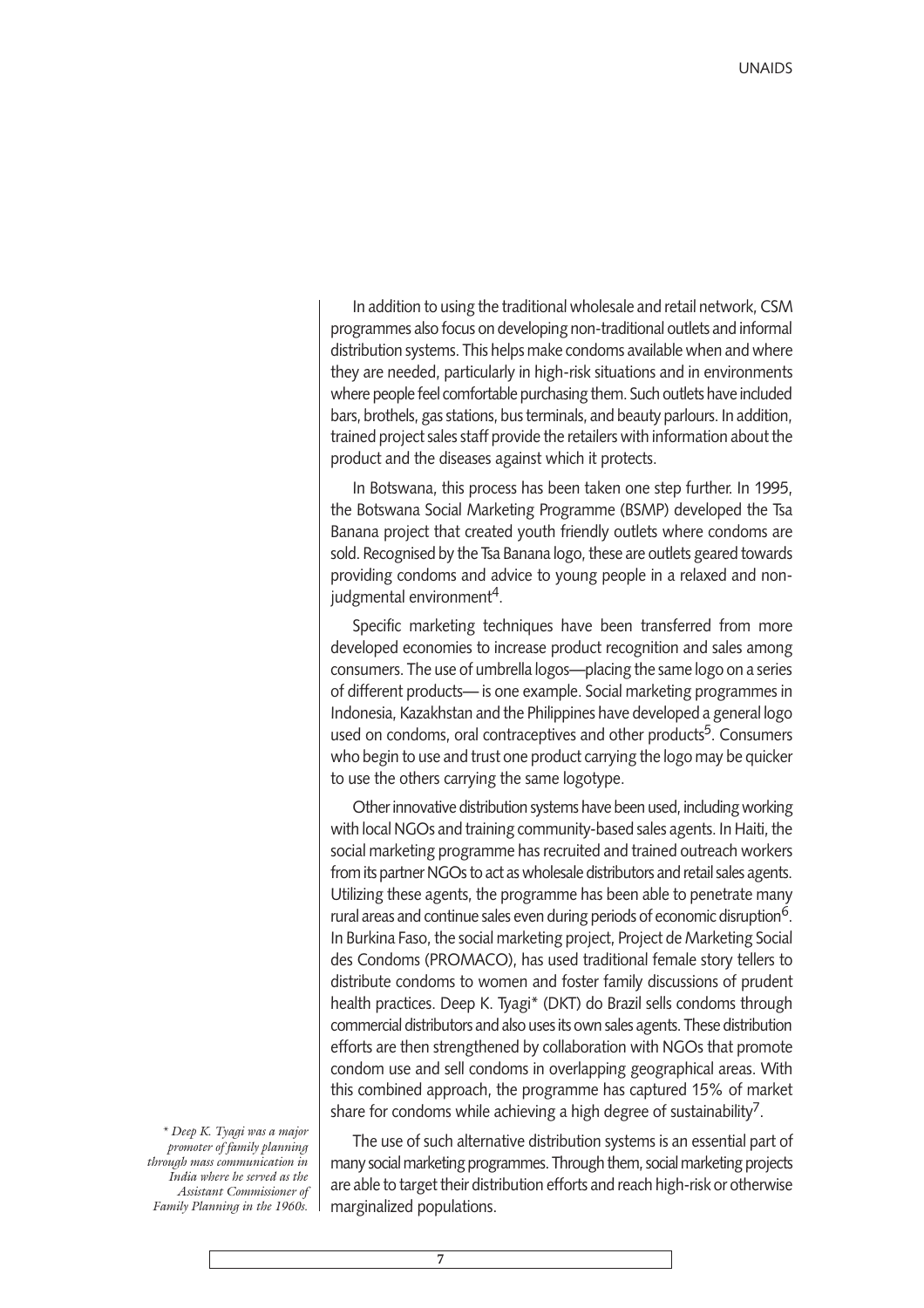#### Communications for behavioural change

Making products available is just one part of the social marketing equation. Encouraging their use represents the other. A strong communications component is essential to the success of a social marketing programme.

Indeed, it is the link between distribution and communications that makes social marketing such an effective intervention. Social marketing programmes borrow from many traditional commercial marketing techniques in developing their communications campaigns. On the basis of focus group and other market-based research, an appropriate condom brand is developed and supported through an intensive advertising and promotional campaign. Programmes use a variety of traditional and mass media to promote the brand, both among retailers and consumers. While much of this activity is focused on raising demand for the product, the need to communicate prevention messages is incorporated in brand promotion. The brand is inevitably associated with positive messages that emphasise the normalcy of using condoms and their importance for a happy and healthy life.

While the focus of condom social marketing programmes is often on the "products", many of the communications materials developed go beyond traditional brand promotion, aiming at specific segments of the population and addressing many of the issues surrounding HIV/AIDS. Targeted communications have focused on raising awareness among those groups deemed to be most at risk and promoting behaviour change.

In India, the social marketing programme operates an innovative project in Bombay's red light district.

In South Africa, the Society for Family Health (SFH) has worked closely with adolescents, developing a wide range of materials on HIV/AIDS and reproductive health issues<sup>9</sup>.

The project works with the largest conglomeration of commercial sex workers in the world and educates both sex workers and their clients, motivating them to use condoms<sup>8</sup>. Population Services International (PSI)/India uses a variety of creative outlets and works with street magicians, film stars, taxi drivers, and bar tenders to reach sex workers and their clients. An impact study conducted three years after the launch of the project indicated 80% awareness of HIV/AIDS among the target group, and that condoms—previously associated only with family planning—are now clearly associated with AIDS and STD (sexually transmitted disease) prevention.

The project has used a variety of media to reach young people, including a radio call-in programme, television advertisements and a teenage booklet on Safe Sex, designed and illustrated by teens themselves. SFH has also designed and implemented a programme aimed at providing information and health education to many of the miners working in South Africa's gold and diamond mines. Respected community and religious leaders also are very important. South African Archbishop Desmond Tutu spoke on camera for a television series produced by SFH: "We in the church believe that sex should take place only within marriage. However, I want to urge all those who choose to have sex outside of marriage to take the right precautions and practice safer sex", he said.

**8**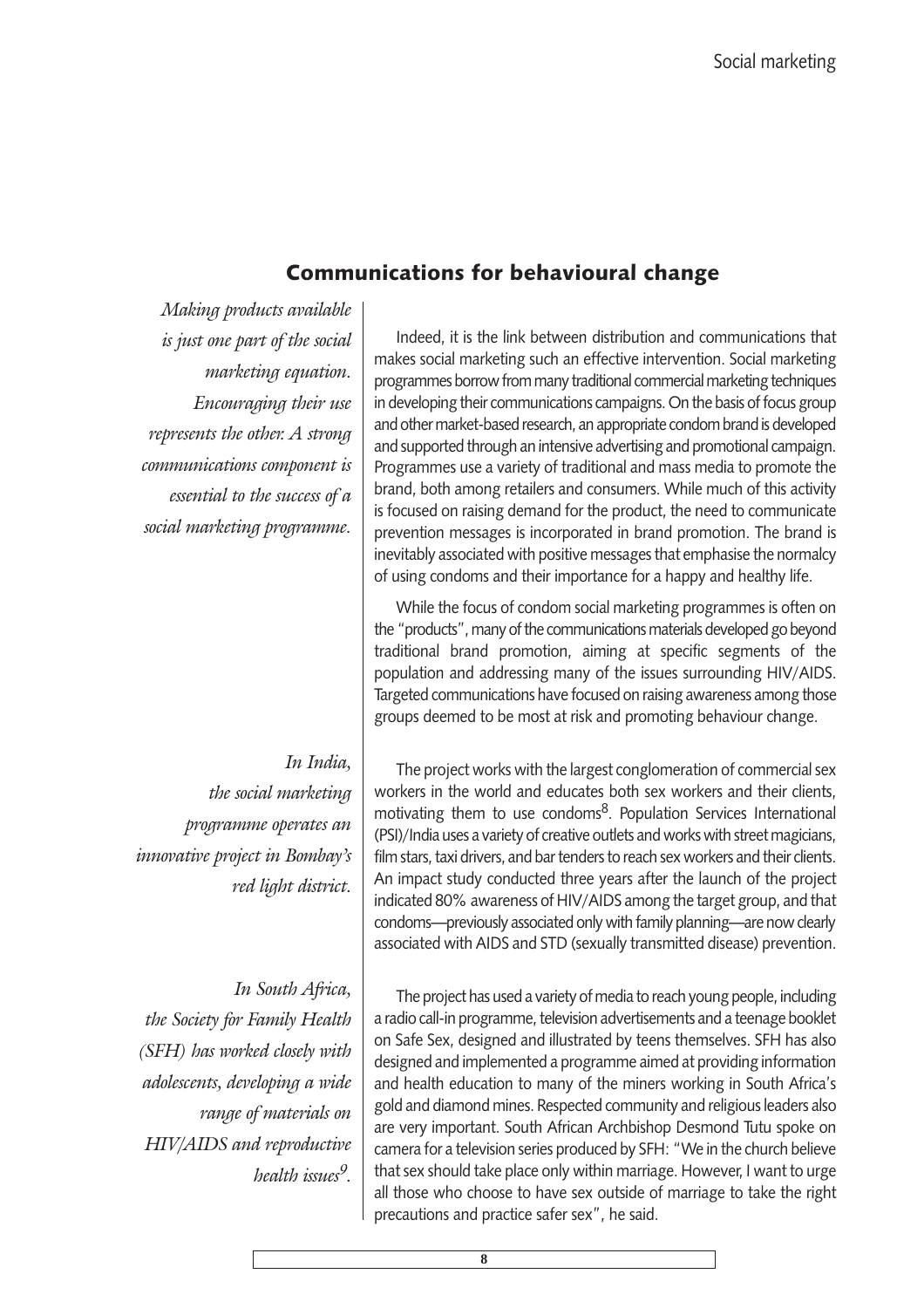In Viet Nam, DKT achieved high condom sales in a country struggling towards a free-market economy.

Many projects have developed communications materials, which deal with issues surrounding HIV/AIDS and promote behavioural change. Communications for CSM often contain a significant unbranded component.

> In Cambodia, the CSM programme uses a wide variety of creative media to communicate prevention messages.

Through the use of marketing tools that were innovative in the Vietnamese context, the programme created two condom brands whose sales and distribution were widespread. Programme marketers made the two brands very visible in everyday life through such tools as: television and radio ads; print ads in magazines and newspapers; mobile advertising on public buses; distribution of thousands of promotional items, such as T-shirts, hats, clocks and keychains; and sponsorship of public events like bicycle races and bodybuilding contests.

 Women have increasingly become the focus of communication campaigns in many social marketing programmes. Efforts are underway to address the issues of embarrassment and the perceived stigma of condom use.

In Tanzania, a campaign to promote condom use among women has recently been developed<sup>10</sup>. The campaign entitled, Talk to Him, consists of a series of posters and supporting materials, which depict a variety of confident, empowered, young women promoting condoms as a necessary part of a healthy and loving relationship.

• In Uganda, the social marketing programme has developed a talk show. In collaboration with a local radio station, SOMARC has developed a talk show designed to provide information on STDs and reproductive health in general. The show, hosted by a popular radio personality accompanied by a medical specialist, fields calls from interested listeners and responds to mail<sup>11</sup>.

• In Côte d'Ivoire the social marketing project has developed a popular twelve-part television soap opera. The series, entitled SIDA dans la Cité, follows the life of a young man infected with HIV and the impact upon his family and community. Throughout the series, cultural and traditional prejudices regarding the disease are addressed. Viewers are also encouraged to write in with their views on the series and questions concerning HIV/AIDS.

Among these is one of the oldest traditional art forms of Cambodian culture—puppet shows. Based on a story written by a young Cambodian student, Fish Story is a modern drama about the impact of the AIDS epidemic. Other communications programmes include a popular radio soap-opera entitled Sopheap and Her Family, which is situated around a beauty parlour owner who discusses HIV/AIDS with her clients and promotes safer sex, an AIDS prevention video,  $Suzi's Story$ , and a teacher's guide entitled  $When$ My Students Ask About AIDS.

**9**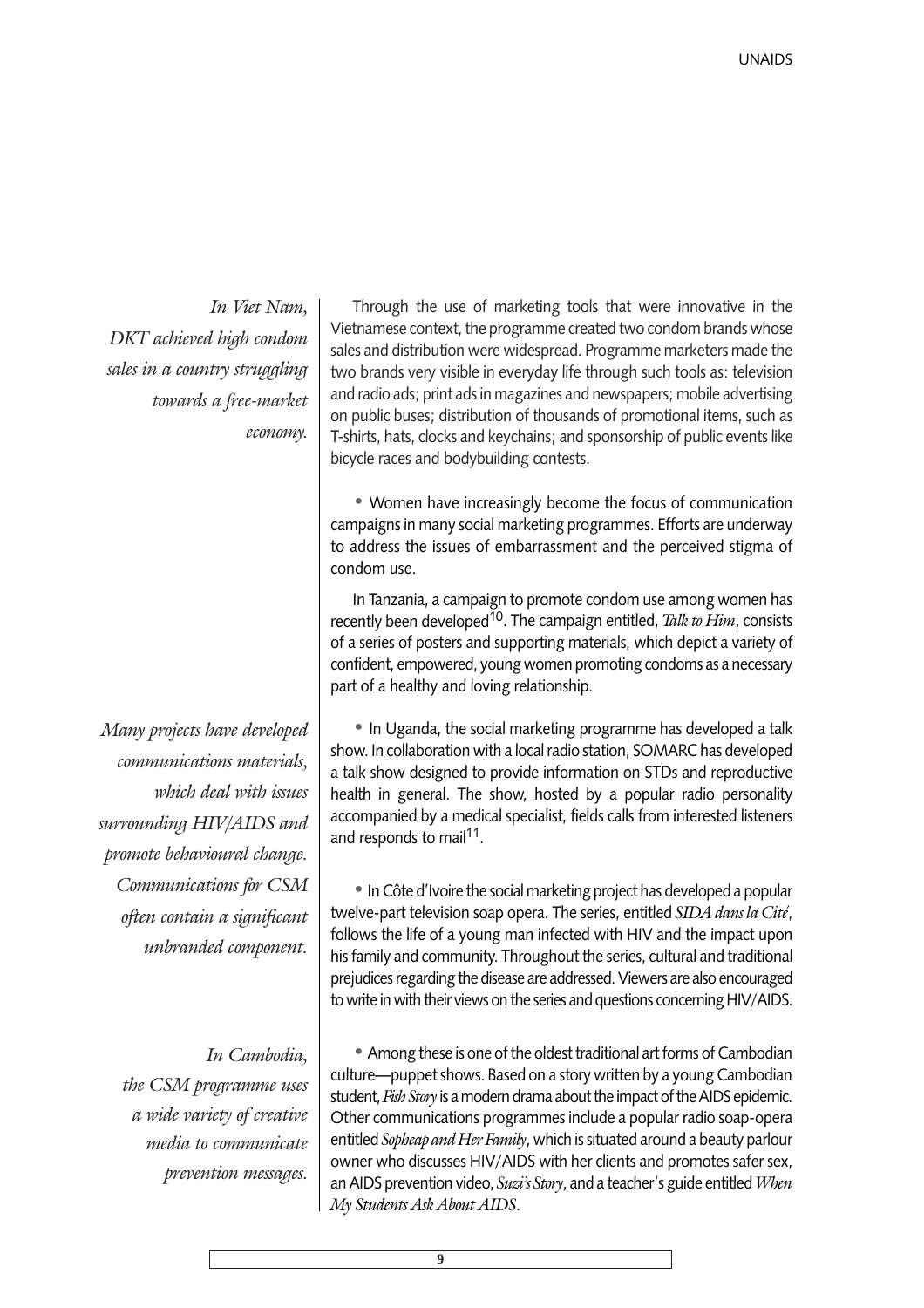An innovative social marketing intervention in the United States uses a variety of modern media to reach sexually active teens. Developed by Project Action in Portland, Oregon, the intervention has developed a series of television advertisements as well as an hour-long show entitled Sex, AIDS, and Videotape, as part of an ongoing condom social marketing programme aimed at reducing the incidence of HIV and other sexuallytransmitted infections (STIs) among young people<sup>13</sup>. The Project Action model is now being replicated in two other cities.

Many of the unbranded materials developed by condom social marketing programmes are used by governments and other organizations in ongoing information, education, and communications interventions. As with distribution and communications, the synergy between brand promotion and targeted or unbranded communications is an integral aspect of the social marketing approach. As stand-alone interventions, their effectiveness is limited, together they represent an effective tool for behaviour change.

#### Research and evaluation

Avaluable element of a successful condom social marketing programme is a strong research and evaluation component. Research plays a significant role in the development of the brand, its positioning and promotion. It informs the development of AIDS prevention messages and identifies misconceptions and societal or cultural prejudices to both the use of condoms and behaviour change. As social marketing programmes mature, research plays an increasingly important role. Behavioural and attitudinal changes are monitored through knowledge, attitudes and practice (KAP) studies and other population based surveys. Their results allow the project to assess the effectiveness of existing behaviour change interventions and to influence the direction and content of future communications.

Research is also conducted into the effectiveness of distribution networks and consumer profiles. While sales figures play an important role in evaluating the success of social marketing programmes, distribution and consumer surveys allow projects to define who purchases condoms and where. Based on this information, projects can expand and/or alter distribution and promotion strategies to reflect the needs identified.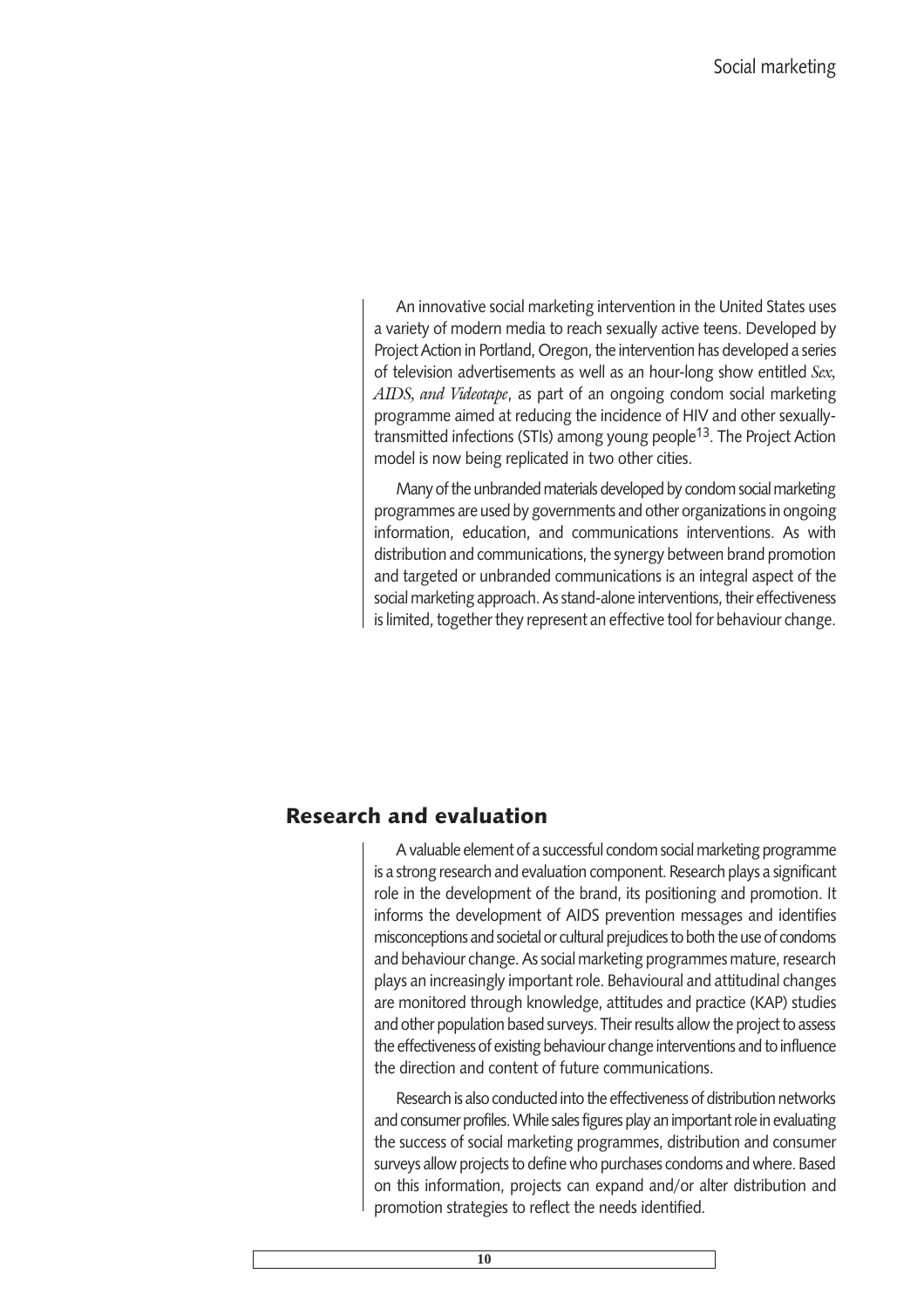## Measuring the success<br>of social marketing programmes

As with other AIDS prevention projects, evaluation criteria for social marketing programmes are not yet well established or defined.

The situation is further complicated by<br>the need for different or varied criteria as a project matures. Despite these difficulties, social marketing programmes have developed a number of criteria to measure their impact and effectiveness. The most important of these are sales, KAP studies, and other targeted research including distribution surveys and consumer profiles.

#### Sales

Programmes use sales as a base line against which to measure success. The adoption of this criteria presumes that when someone purchases a condom they will use it. In 1996, social marketing programmes worldwide sold over 783 million condoms. Many of these sales took place in countries that had little or no exposure to condoms prior to the establishment of CSM programmes. The sales table in Appendix A highlights growth in the number of CSM programmes being supported, and the rapid increase in the number of condoms sold by these projects over a five-year period. In many cases the programmes have doubled or tripled their sales during this period.

#### Distribution and consumer profile

Social marketing programmes also conduct research to assess whether condoms are available when and where consumers need them and whether AIDS prevention programmes are reaching their targeted consumers. Distribution surveys are undertaken regularly and provide the project with an accurate picture of where the product is available, both geographically and by outlet. Information gathered from consumer-based surveys allows the project to evaluate whether the targeted group is buying the product and to amend distribution, promotion and pricing strategies accordingly.

#### Communications and behavioural change

Evaluating the impact of social marketing programmes on the knowledge, attitudes and practice of consumers is extremely difficult. KAP changes may be attributed to a variety of factors and are often the result of the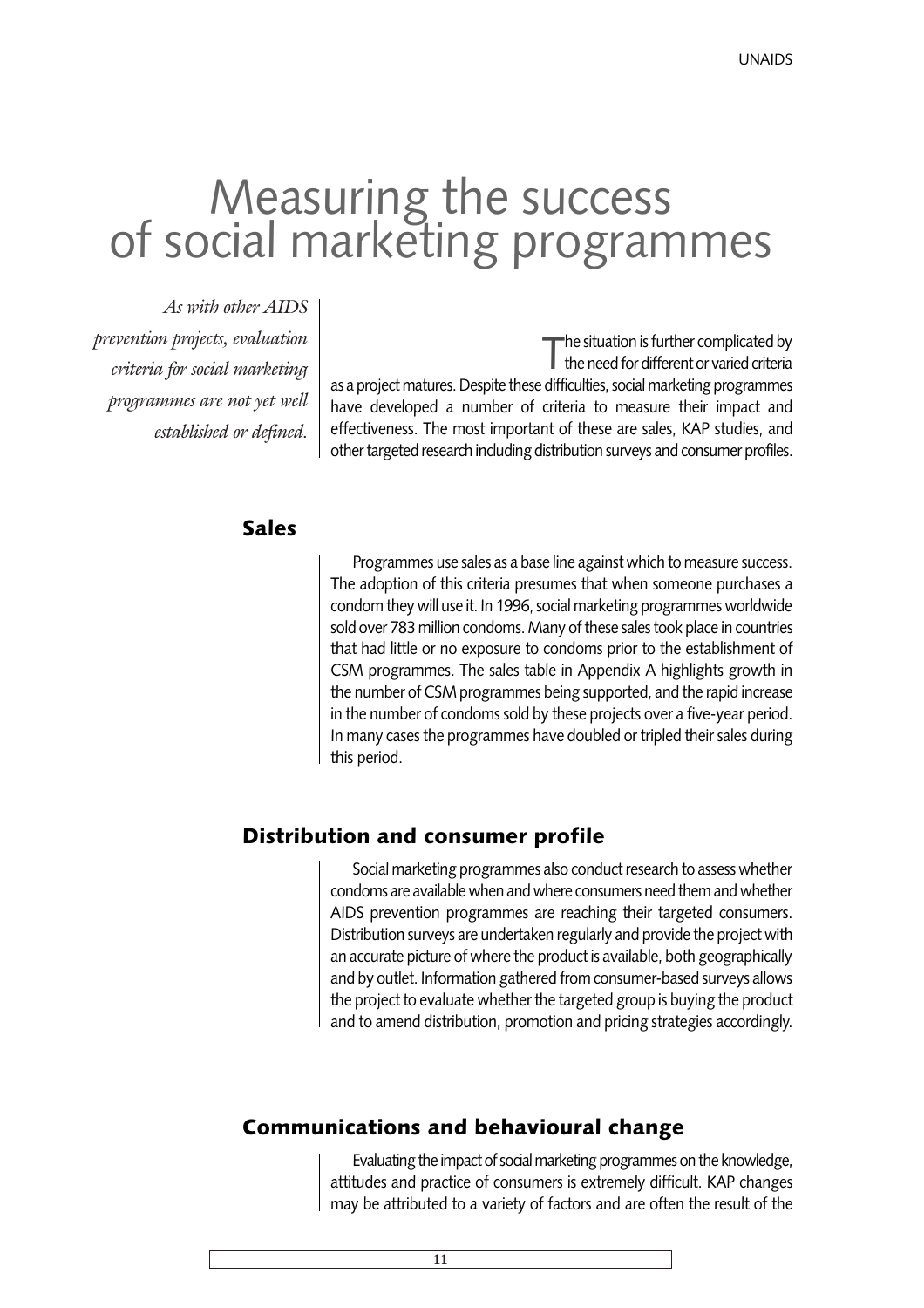combined impact of national and local prevention programmes as well as personal experience. The relative newness of many social marketing programmes also makes it difficult to evaluate their impact, as changes are often achieved over the period of several years. However, many social marketing programmes have carried out KAP and other population-based surveys to assess the impact of targeted interventions and the dissemination of key messages.

Key findings from an evaluation of Project Action in the United States revealed that the programme had effectively reached its target population and was associated with an increase in reported consistent use of condoms with new and casual partners, and a decrease in reported sexual activity among the target teen population during the implementation period.

In South Africa, an evaluation of a social marketing intervention targeted at gold miners in the Welkom area showed significant increases in awareness of the personal risk of contracting HIV/AIDS, reductions in the number of sexual partners, and increases in the prevalence of condom use with all partners during the intervention period<sup>14</sup>.

A further study, carried out by the Zambia Social Marketing Project, evaluated sexual activity and condom use in Lusaka. The results of the study showed a strong association between a specific brand advertising message and condom use, regardless of educational level. This strongly suggests that condom use in Lusaka has increased substantially as a result of condom marketing, promotion, and distribution activities.

While such surveys represent an important contribution to the still nascent literature on the effectiveness of HIV/AIDS prevention programmes, it is clear that as social marketing projects mature and the nature of the epidemic changes, better criteria will need to be developed to measure the impact of CSM programmes and their effect on behaviour.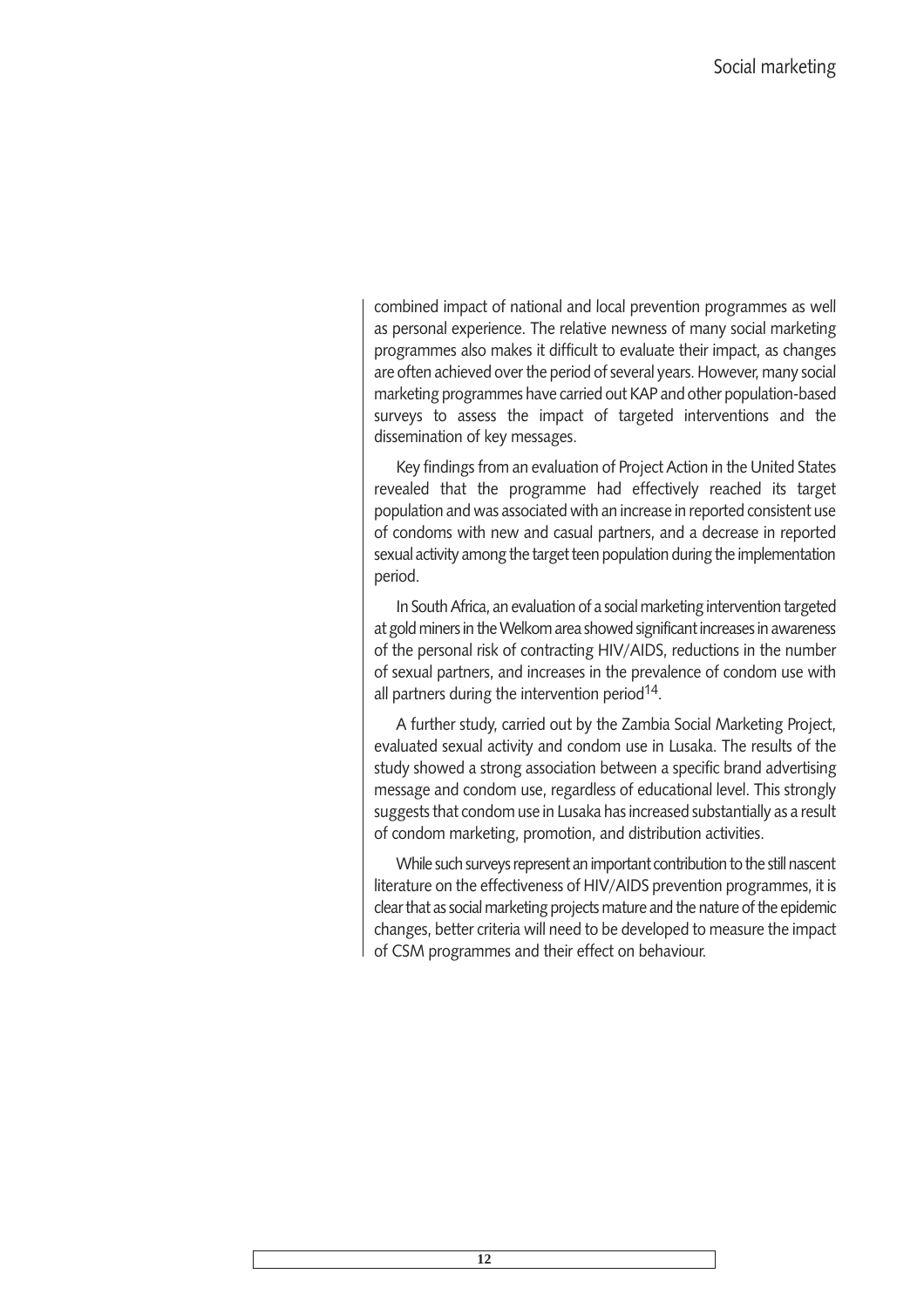### The challenges

#### Social marketing and role of the public health sector

The rapid growth of social marketing programmes has led to a natural donor-driven debate regarding their cost and long term sustainability. Concerns have been raised regarding the possible adverse impact of social marketing programmes on the commercial sector and their role vis à vis the public health sector. This section of the document addresses each of these concerns.

Social marketing programmes do not compete with the public health system. On the contrary, such programmes complement and support existing services. By making products available and affordable outside the health system, CSM programmes alleviate the pressure on existing services, allowing the health system to use scarce resources more effectively. Social marketing programmes also serve those consumers who are unable or unwilling to access condoms in a clinic setting. This is particularly true for adolescents and those who prefer the anonymity of a commercial transaction.

In addition, CSM programmes are developed in close collaboration with host country governments and reflect current priorities and needs. Communications campaigns are designed to support existing interventions, and many of the materials developed by social marketing programmes can be used in clinics, schools, and throughout the public health system.

Social marketing programmes do not operate in a vacuum; government support is a key component of a successful programme. Many governments have recognised the valuable role social marketing programmes can play in preventing the spread of HIV/AIDS, and have extended financial and political support to the activity. The Indian government subsidises both the socially marketed condom and its associated promotion costs. In South Africa, the government recently awarded the tender for a national AIDS prevention communications campaign to the Society for Family Health, which has operated a social marketing programme since 1992. Other governments, for example that of Romania, have asked that social marketing programmes be made a priority for interventions aimed at preventing HIV/AIDS.

While there are numerous examples of cooperation and support between CSM programmes and host governments, it should be noted that social marketing programmes also play an important role in countries where governments are dysfunctional or undergoing a period of economic and political transition. Social marketing projects in Haiti, Cambodia, Russia, and Rwanda have made condoms available and conducted effective communications campaigns when there has been an overwhelming need and a limited or non-existent public health infrastructure.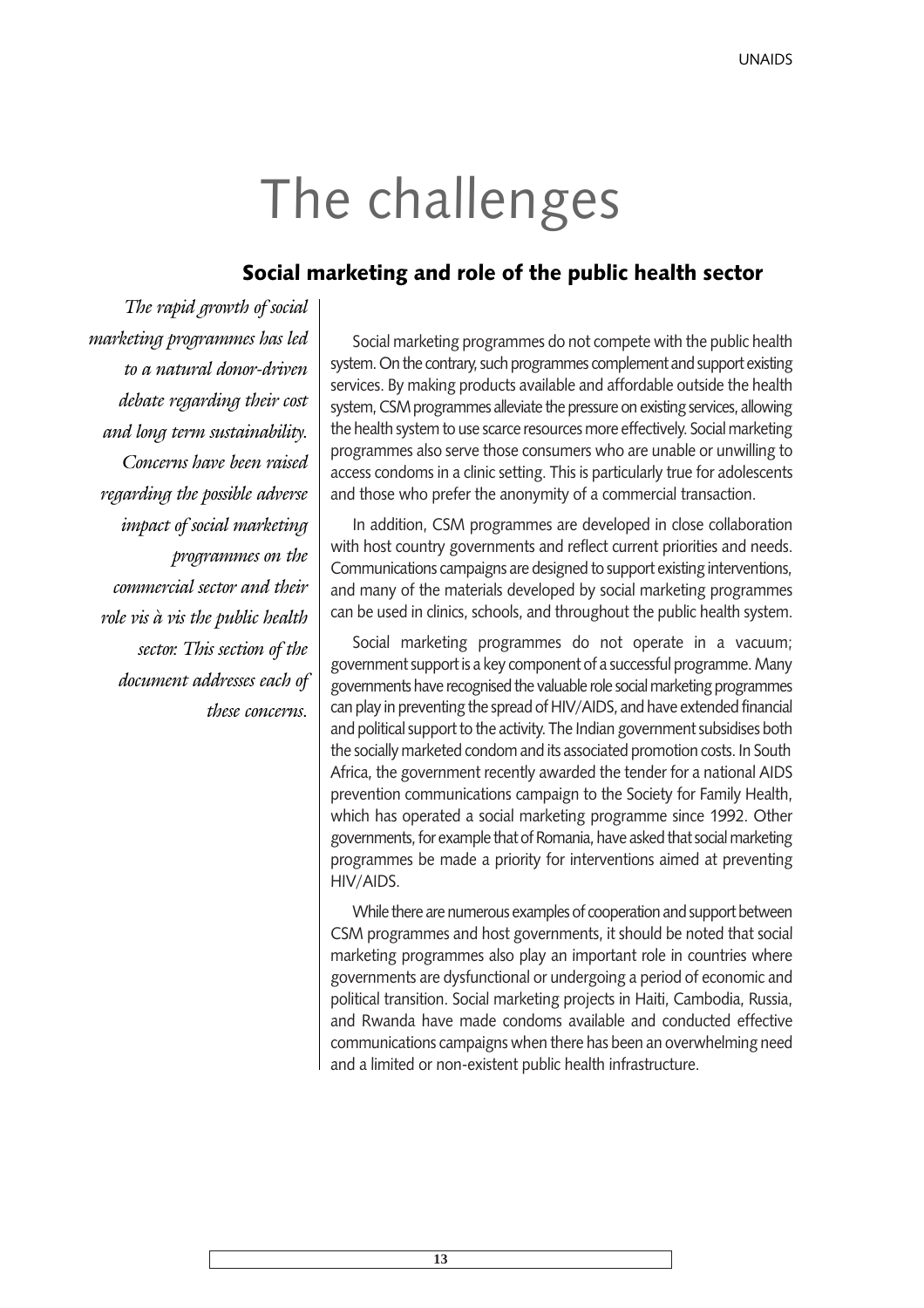#### Social marketing: A threat to the commercial sector?

Social marketing programmes have often been accused of competing unfairly with the existing commercial sector.

By subsidizing high quality products, it is argued that such programmes sabotage the infant commercial sector. A recent report published by the AIDSCAP project, which evaluated social marketing programmes between 1991 and 1996, found the opposite to be true<sup>16</sup>. In many cases condom social marketing programmes have actually helped boost for-profit sales, by expanding the market and increasing product awareness. A good example of this effect has been shown by the CSM projects in Brazil.

DKT do Brazil revitalized the commercial condom market by intensively promoting its condom brand and challenging tariff barriers to imported condoms. In one year, the total number of condoms sold tripled. At least five new condom importers entered the Brazilian market.

While other factors have undoubtedly played a role in the worldwide expansion of the commercial condom market, the example of DKT do Brazil and the experience of other condom social marketing programmes suggest that CSM projects can have a positive impact on the commercial sector.

#### Cost and sustainability

With the increasing constraints on donor resources, a great deal of attention has been focussed on the long-term sustainability of AIDS prevention programmes and other health projects. Much of this debate has focused on the ability of these projects to attain financial self-sufficiency, i.e. to cover all operation costs from sales or another source of revenues over a period of time. A definition of sustainability based purely on financialself-sufficiency, however, is both shortsighted and inherently flawed<sup>17</sup>.

The purpose of such health projects is to provide essential services and materials to countries whose governments have neither the resources nor the infrastructure to deliver them. The beneficiaries of these projects are often among the poorest people in the world. While there is an increasing awareness of the need to develop institutional capacity and improve cost effectiveness, these projects will continue to require some level of subsidy, until such products and services can be made available and affordable to those who need them most, either by the government or existing commercial infrastructure.

This argument applies equally to condom social marketing programmes. In order to reach low-income populations, the price of a condom must be affordable. One indicator of affordability is that the cost of one year's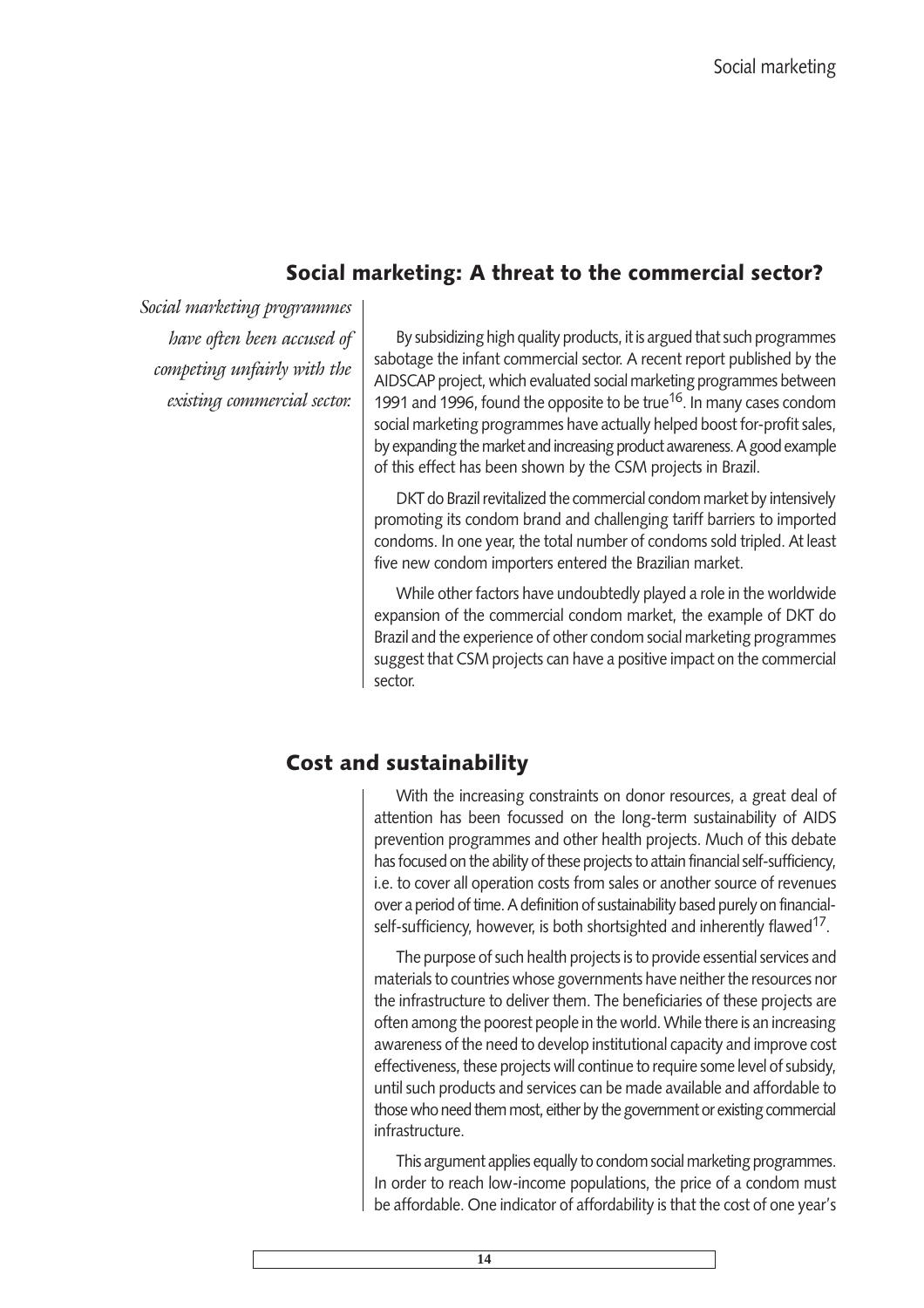supply of condoms should equal not more than one per cent of gross national product (GNP). When the price goes above this figure the consumer profile changes to that of middle and upper income groups. The negative correlation between condom sales and price was identified in a 1994 study, in which the authors examined the relationship between condom price as a percentage of per capita GNP and per capita condom sales in 24 countries<sup>18</sup>. The study concluded that in order for an AIDS prevention or family planning programme to be effective, condom prices must be at or below the one per cent indicator.

In some countries where per capita GNP is comparatively high, social marketing programmes have been working towards achieving financial sufficiency through high volume sales or other mechanisms. Examples of such countries include Turkey and Costa Rica. The approximate annual per capita GNP level at which this is thought to be viable over time is US\$2,500. The move toward financial self-sufficiency, must be weighed, however, against making the product affordable and the need to reach certain groups perceived to be most at risk, such as commercial sex workers and intravenous drug users.

In many countries at the epicentre of the AIDS epidemic, the annual per capita GNP is below US\$ 1,000. In these countries, poverty, low levels of literacy and an under-funded public health system underline the need for the continued support of condom social marketing programmes. While these programmes are aware of the need to improve the cost effectiveness of the intervention, this need is balanced against that of making condoms affordable and available when and where they are needed.

While acknowledging the importance of the correlation between condom sales and price, social marketing programmes are among the most costeffective of health interventions. Social marketing programmes recover a large percentage of operating costs and make programmes as cost efficient as possible through various mechanisms, including high sales volume, efficient management of programme resources, product diversification, and cross subsidization. Even with highly subsidized products, a proportion of the distribution cost is met by the consumer and not the donor or the public health system. Sales revenues are reinvested in the programme and aid in the development of long-term institutional and management capacity. For instance, the Social Marketing Company of Bangladesh is partially financing the purchase of a new building through sales revenues, which will significantly reduce the long-term operational costs of the project.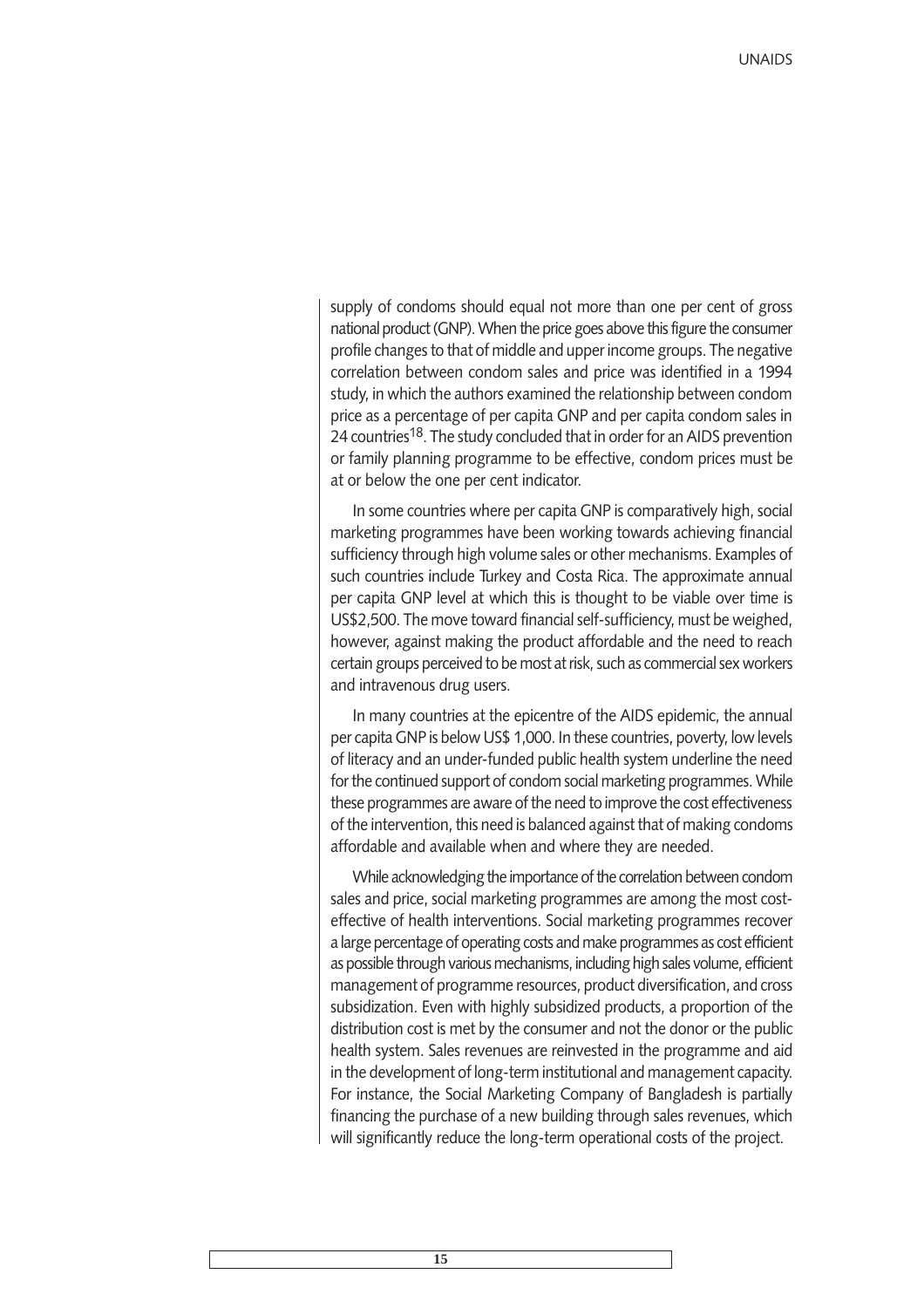### The responses

Social marketing has been shown to be an effective and cost-efficient approach in addressing the health needs of low-income populations throughout the world. Condom social marketing programmes have made condoms accessible, affordable and acceptable in many of the world's poorest countries. Innovative communications campaigns have disseminated prevention and behaviour change messages to thousands of individuals and their communities.

As awareness of HIV/AIDS has risen,<br>such programmes face a variety of challenges in continuing to limit the spread of the disease. Among the most important of these is the need to move beyond awareness and to achieve sustained behaviour change. Established programmes reflect increasing levels of AIDS awareness and can now concentrate on developing effective and targeted communications to tackle barriers to healthier behaviours. Efforts are being concentrated on highly vulnerable groups, women, adolescents and, increasingly, policy makers within host countries. In many countries, the latter represent a group whose views are respected within the community and their support is crucial.

#### Increasing cost-effectiveness and diversity

The programmatic challenges posed by the changing nature of the epidemic, are complicated further by the decline in overall funding for health programmes. Social marketing programmes have responded to this challenge by improving cost effectiveness, diversifying products and donors, and recovering an increasing percentage of costs. Such initiatives, while an integral part of any successful social marketing programme, are not an alternative to donor funding. In order to continue reaching low-income populations, social marketing programmes will continue to need donor support.

#### The role of UNAIDS

UNAIDS encourages governments to support AIDS prevention social marketing initiatives within their countries.

This may include advocating the inclusion of social marketing in national health plans, the allocation of resources from multilateral donors and bilateral donors to social marketing programmes, and the facilitation of a positive legislative environment for social marketing initiatives. UNAIDS can also educate bilateral and multilateral donors, including its co-sponsoring agencies, on the need for and merits of social marketing for AIDS prevention, and can encourage them to support social marketing programmes directly or through national governments. In countries where social marketing programmes are being launched, UNAIDS can take an active role as fundraiser. Finally, the UNAIDS network of country programme advisors offers an excellent means of disseminating best practices and lessons learned in social marketing.

Social marketing programmes in over 50 countries have made condoms available, affordable and acceptable to those who need them most. The continued support of condom social marketing programmes is crucial to slowing the spread of HIV/AIDS and preventing new infections.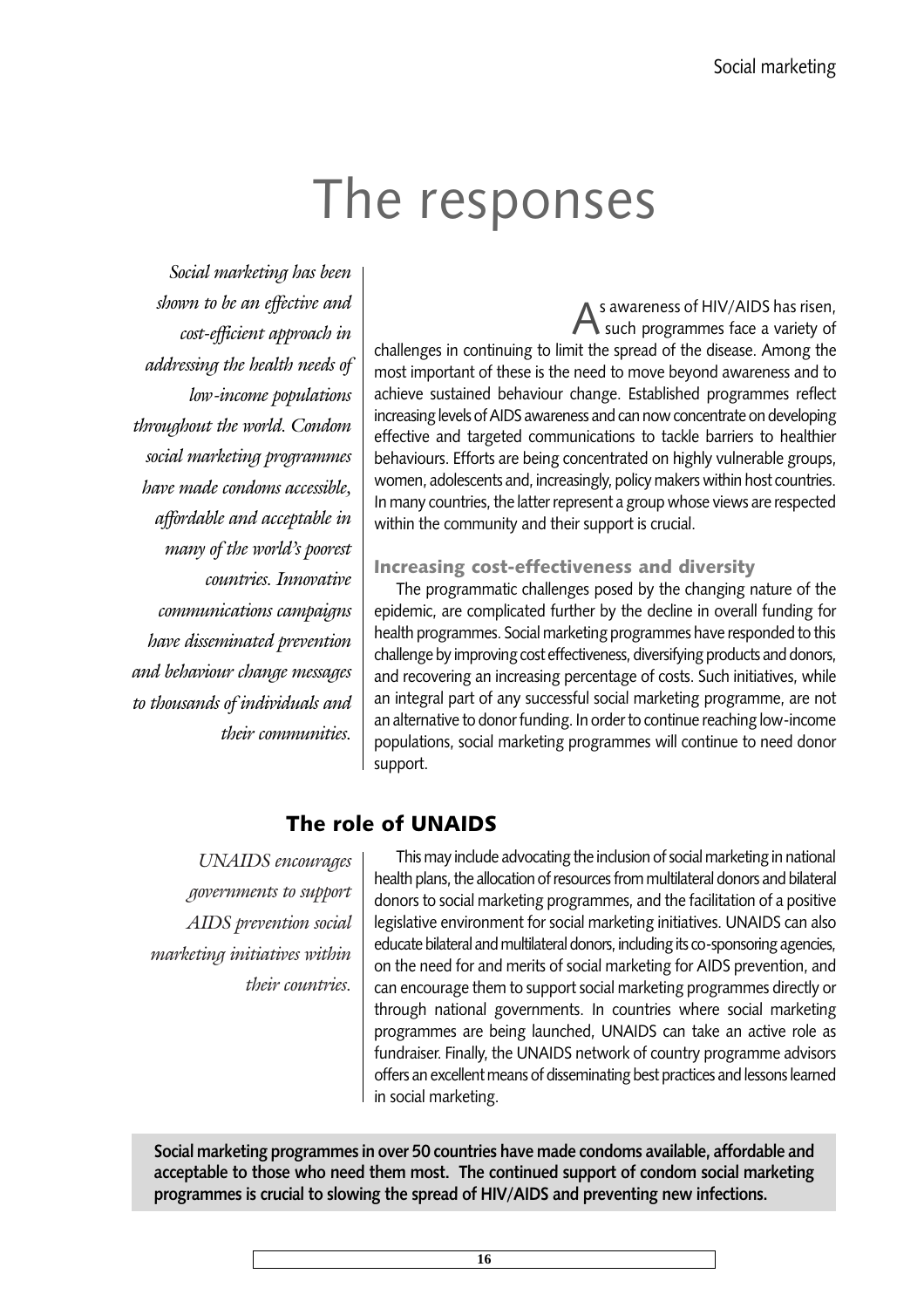### Notes

- Maureen A. Lewis, "Do Contraceptive Prices Affect Demand?", *Studies in Family Planning,* May/June 1986, Vol 17, No 3, pp. 126–135; and Meekers, Dominique, *The Implications of Free and Commercial Distribution for Condom Use: Evidence from Cameroon,* PSI Research Division Working Paper No. 9 (Washington DC: 1997). *1*
- World Bank Policy Research Report, Appendix I: *Socially Marketed Condom Sales in Developing Countries, 1991–1996*, *Confronting AIDS: Public Priorities in a Global Epidemic,* Oxford University Press (Oxford: 1997). *2*
- Alan Handyside, *Evaluation of the Social Marketing for Change Project (SOMARC III),* POPTECH Report No. 95-053-039 prepared for USAID, Bureau of Global Programs. *3*
- John Harris, Dominique Meekers and Guy Stallworthy, *Changing Adolescents' Belief About Protective Sexual Behavior: The Botswana Ta Banana Program,*PSI Research Division Working Paper No. 3 (Washington DC: 1997); and Ghyasuddin Ahmed, Dominique Meekers, and M. Tinah Molathegi, *Understanding Constraints to Adolescent Condom Procurement: The Case of Urban Botswana,* PSI Research Division Working Paper No. 12 (Washington DC: 1997). *4*
- Alan Handyside *et al. 5*
- Margaret J. Dadian, "Casting a Wider Net: Improving Access to Condoms", *AIDScaption* (July, 1996); Mark Fineman, "AIDS Fight Casualty of Haiti Coup", *The Los Angeles Times*(November 30, 1994); and AIDSCAP, *Making Prevention Work: Global Lessons Learned from the AIDS Control and Prevention (AIDSCAP) Project 1991-1997,* (1997), pp. 30–39. *6*
- Carlos Ferreros, Technical Advisor, SM Programme, DKT do Brasil. *7*
- PSI Profiles, *Commercial Sex Workers on Front Lines of Bombay AIDS Battle*, (PSI Washington: February 1996). *8*
- PSI Profiles, *Social Marketing for AIDS Prevention in Post-Apartheid South Africa*(PSI Washington DC: April 1994). *9*
- AIDSCAP, *Making Prevention Work: Global Lessons Learned from the AIDS Control and Prevention (AIDSCAP) Project 1991-1997,* (1997). *10*
- The Futures Group International Inc., *SOMARC Highlights* (Washington DC: August 1995). *11*
- Catherine Morand, "SIDA dans la cité: une série TV passionne les Ivoiriens" *Jeune Afrique: le temps du monde* (May 10, 1995). *12*
- PSI Profiles, *Bringing the Technology Home: Oregon's Teens Learn AIDS Prevention Lessons from Africa* (PSI Washington: March 1993). *13*
- Dominique Meekers, *Going Underground and Going After Women: Combating Sexual Risk Behavior among Gold Miners in South Africa,* PSI Research Division Working Paper No. 13 (Washington DC: 1997). *14*
- Sohail Agha, *Sexual Activity and Condom Use in Lusaka, Zambia,*PSI Research Division Working Paper (Washington DC: 1997). *15*
- *AIDSCAP,* 1997. *16*
- Philip D. Harvey, "In Poor Countries, 'Self-Sufficiency' Can Be Dangerous to Your Health", *Studies in Family Planning* (Washington DC:January/February 1991). *17*
- Philip D. Harvey, "The Impact of Condom Prices on Sales in Social Marketing Programs" *Studies in Family Planning* (Washington DC: January/February 1994). *18*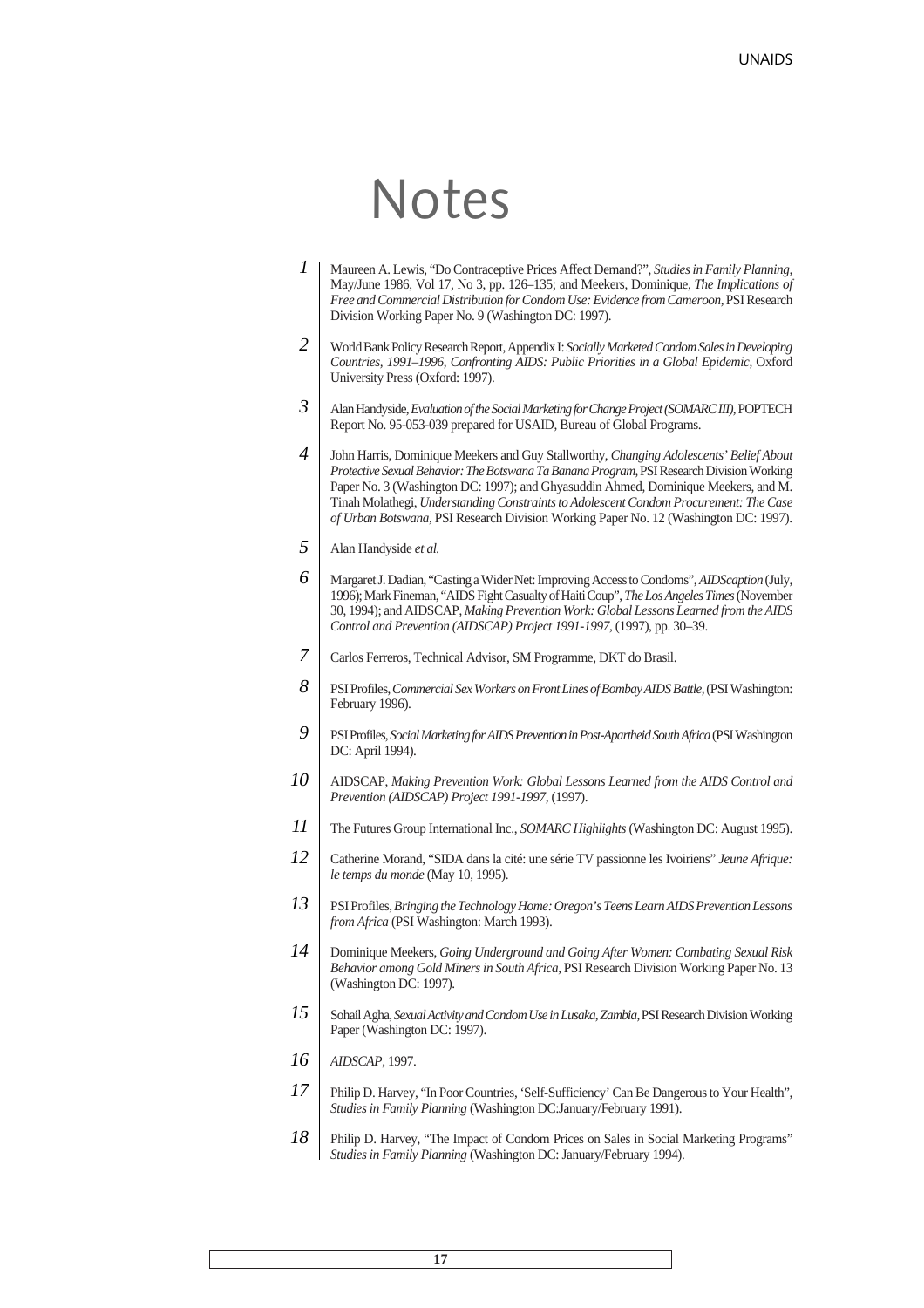### Annex

#### Socially marketed condom sales in developing countries, 1991-1997

| <b>COUNTRY</b>       | <b>YEAR</b><br><b>PROGRAMME</b><br><b>LAUNCHED</b> | SOCIALLY MARKETED CONDOM SALES (THOUSANDS) |         |         |         |         |         |         |  |
|----------------------|----------------------------------------------------|--------------------------------------------|---------|---------|---------|---------|---------|---------|--|
|                      |                                                    | 1991                                       | 1992    | 1993    | 1994    | 1995    | 1996    | 1997    |  |
| Albania              | 1996                                               |                                            |         |         |         |         | 57      | 617     |  |
| Bangladesh           | 1975                                               | 82,676                                     | 117,360 | 138,248 | 150,994 | 161,538 | 150,999 | 140,000 |  |
| Benin                | 1989                                               | 634                                        | 881     | 1,348   | 1,685   | 2,663   | 2,506   | 3,082   |  |
| <b>Bolivia</b>       | 1988                                               | 377                                        | 543     | 684     | 632     | 1,338   | 2,534   | 4,860   |  |
| Botswana             | 1993                                               |                                            |         | 1,016   | 1,283   | 2,233   | 1,625   | 2,300   |  |
| <b>Brazil</b>        | 1991                                               | 406                                        | 3,084   | 6,758   | 11,568  | 18,272  | 26,886  | 33,600  |  |
| <b>Burkina Faso</b>  | 1991                                               | 2,795                                      | 2,252   | 3,176   | 5,171   | 6,583   | 7,570   | 9,530   |  |
| Burundi              | 1990                                               | 165                                        | 1,255   | 1,142   | 559     | 1,273   | 755     | 967     |  |
| Cambodia             | 1994                                               |                                            |         |         | 99      | 5,032   | 9,516   | 10,496  |  |
| Cameroon             | 1989                                               | 3,194                                      | 5,111   | 5,756   | 7,205   | 7,563   | 9,254   | 11,905  |  |
| Central African Rep. | 1991                                               | 310                                        | 673     | 1,381   | 1,892   | 2,392   | 2,000   | 1,547   |  |
| Chad                 | 1996                                               |                                            |         |         |         |         | 779     | 3,218   |  |
| China                | 1996                                               |                                            |         |         |         |         | 11,778  |         |  |
| Colombia             | 1974                                               | 6,548                                      | 7,015   | 5,976   | 6,227   | 5,310   | 6,390   |         |  |
| Congo, DR            | 1988                                               | 18,302                                     | 7,140   | 2,385   | 3,150   | 8,572   | 1,766   | 1,699   |  |
| Congo, Rep. of       | 1996                                               |                                            |         |         |         |         | 215     | 205     |  |
| Costa Rica           | 1993                                               | 2,937                                      | 3,800   | 4,289   | 5,749   | 5,808   |         | 184     |  |
| Côte d'Ivoire        | 1990                                               | 1,828                                      | 6,375   | 5,857   | 8,929   | 10,807  | 12,371  | 16,363  |  |
| Dominican Rep.       | 1986                                               | 869                                        | 1,584   | 1,810   | 1,242   | 758     | 1,700   |         |  |
| Ecuador              | 1986                                               | 214                                        | 828     | 244     |         | 694     | 1,494   |         |  |
| Egypt                | 1979                                               | 14,668                                     | 12,379  | 1,092   | 14,095  | 10,353  |         |         |  |
| El Salvador          | 1976                                               | 1,769                                      | 2,243   | 2,172   | 1,512   | 1,585   | 1,585   |         |  |
| Ethiopia             | 1990                                               | 3,782                                      | 7,076   | 11,788  | 17,293  | 19,833  | 20,662  | 28,088  |  |
| Ghana                | 1986                                               | 3,748                                      | 3,996   | 4,289   | 4,386   | 3,411   | 4,665   |         |  |
| Guatemala            | 1983                                               | 1,600                                      | 2,250   | 2,464   | 3,072   | 2,902   | 1,993   |         |  |
| Guinea               | 1991                                               | 132                                        | 2,519   | 1,988   | 1,398   | 2,777   | 3,179   | 3,403   |  |
| Guinea-Bissau        | 1996                                               |                                            |         |         |         |         | 495     | 679     |  |
| Haiti                | 1990                                               |                                            | 1,784   | 3,979   | 3,727   | 5,047   | 4,426   | 7,970   |  |
| Honduras             | 1981                                               | 600                                        | 724     | 921     | 734     | 890     | 698     |         |  |
| India I              | 1968                                               | 293,240                                    | 239,430 | 248,170 | 111,508 | 134,054 | 196,410 |         |  |
| India II             | 1988                                               | 28,449                                     | 25,963  | 28,824  | 21,179  | 34,844  | 41,380  | 55,894  |  |
| India III            | 1988                                               | 5,510                                      | 8,768   | 8,878   | 10,830  | 3,362   | 15,821  |         |  |
| India IV             | 1992                                               |                                            |         | 747     | 2,727   | 6,150   | 7,984   |         |  |
| Indonesia I          | var. dates                                         | 5,929                                      | 2,728   | 2,979   | 676     | 5,996   | 3,536   |         |  |
| Indonesia II         | 1996                                               |                                            |         |         |         |         | 1,453   |         |  |
| Jamaica              | 1974                                               | 1,918                                      | 2,167   | 2,056   | 1,595   | 2,168   | 1,325   |         |  |
| Kenya                | 1989                                               | 498                                        | 558     | 1,769   | 4,792   | 6,009   | 4,762   | 7,852   |  |
| Lesotho              | 1996                                               |                                            |         |         | 82      | 210     | 28      |         |  |